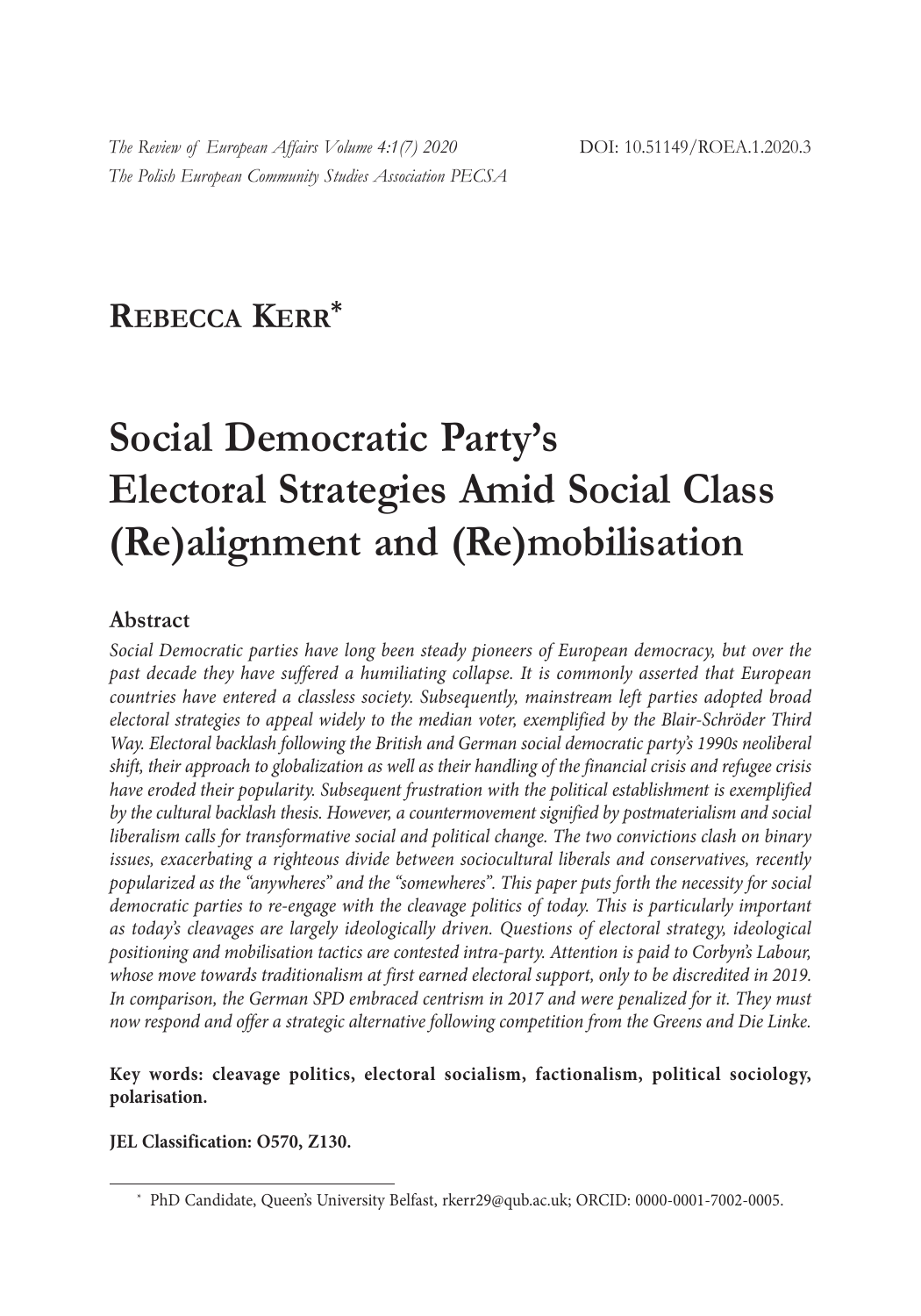### **Introduction**

Social democratic (SD) parties have their origins in class politics and are traditional representatives of the working-class electorate. This is evident in both the British Labour Party and the German Social Democrats (SPD). Therefore, a clear mandate and electoral strategy has been in place since conception of these parties, largely based on class emancipation and equality. However, particularly since the 1990s, globalization, technological change and rising education rates have disrupted traditional understanding of class system as a three-tiered format of the lower, middle and higher class. This has largely resulted in an upwards class mobility leading scholars to argue that we are all now in classless society, as individuals largely acquiescence towards the middle class (Evans and Tilley 2017). This is compounded by the rise of postmodern values, facilitated by rising education rates (Inglehart 1981, 1990; de Graaf and Evans 1996). Again, this acts to disrupt traditional conceptions of class and creates many problems for SD parties who have seen their target electorate vastly contract in size (Padgett and Paterson 1991).

Contemporary social and political changes are characterised by a socio-cultural cleavage which delineates between the alternative libertarian voter and the socially conservative authoritarian. However, particularly challenging for SD parties is that their natural voting coalition of the left-libertarian and the traditional working-class votes are increasingly at polarising ends of the spectrum, an electoral dilemma which has been long inferenced by SD scholars (see Przeworski and Sprague 1986; Kitschelt 1994). This has cumulated in contrasting party strategization within Labour and the SPD in the party's aspired appeals.

The left-libertarian voter can be generally characterised by their adoption of postmodernism and/or postmaterialism, which is symbolized by a political life that is rooted in a qualitatively better world (Aronowitz 1989; Opp 1990). Social change is rooted around the rejection of social conservativism and gives support to sexual, gender and power equalities, and ecological concerns (Inglehart and Norris 2003). Postmaterialists are expected to find representation on the left (Inglehart 1977). This led to the expansion of what is now termed the "New Left" evident also in SD parties. Contemporarily, this group remains a significant voter group for SD parties but have been increasingly characterized by the adoption of "New Leftism" which is the adaption of New Left issues along with the modification of socialist values which take on an internationalist perspective. But this is in direct conflict with an underbelly of populist right-wing nationalism, which comes into direct conflict with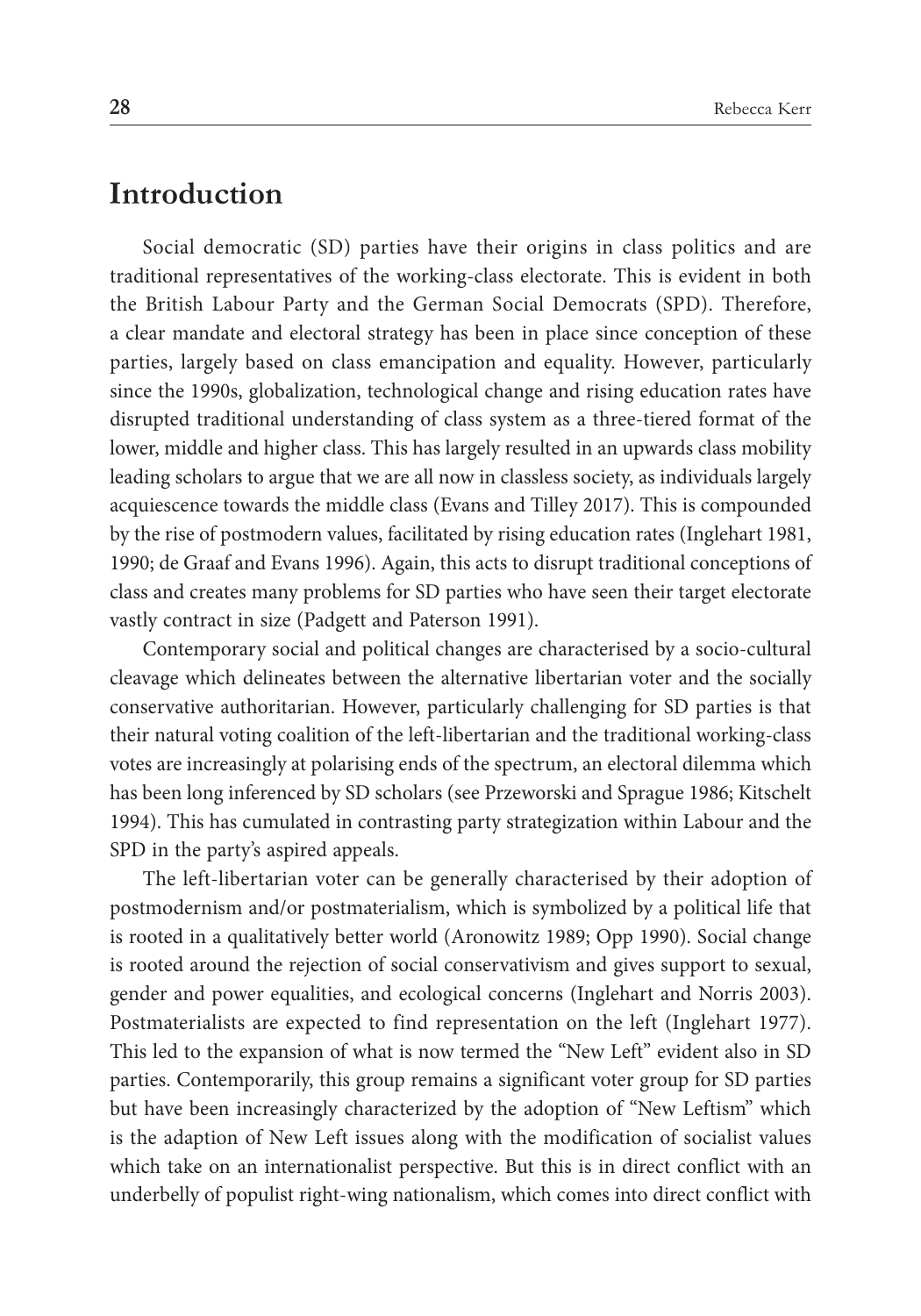globalist postmodernism. Unfortunately for SD parties, the traditional working class is considered amongst the socially conservative who have been mobilised of late by the populist right-wing on a platform of anti-immigration and welfare chauvinism.

This leaves SD parties in quite a precarious position. To give way to the "New Leftism" voters would be to compromise on party appeals to the working-class vote and vice versa. Additionally, any movement might isolate the median voter who does not mobilise along New Leftism or socially conservative delineations. In appealing too narrowly, this may fail to attract new voter segments, which are increasingly necessary and decisive for winning elections. SD parties are facing a choice between electoral strategies, with three clear options: they can appeal to the broad church of voters, appeal solely to the growing electorate of youth postmaterialists, or solely the traditional blue-collar voter. This paper will analyse how a changing socio-political environment has impacted SD party strategy and identity. As SD parties experience drastic electoral decline, their reformulation is integral to their revival. The Labour Party and the SPD are chosen for analysis to allow for an approach of dynamic comparison of SD parties contemporarily.

### **Towards a Broad Electoral Strategy**

Questions over party direction and electoral strategy soon accompanied the profound sociopolitical change of the 1990s and the 2000s. In 1997, the middle class dominated numerically, and it was readily proclaimed that "We are all middle class now" (Prescott, as cited by BBC 2007). In a bid to attract the median voter and move away from a reliance on the ever-shrinking working class vote, both Labour under Tony Blair and the SPD under Gerhard Schröder adopted neoliberalism and brought the parties towards "Third Way" politics (Giddens 1994; 2004).

Tony Blair is commonly asserted as a professional politician who was electorally pragmatic above all else. He argued that the left needed to withdraw from its influence on civil society and lessen Labour's interventionist approach. To do so, he pursued investment in "education, skills, technology, small business entrepreneurship." (Blair and Schröder 1998, 5). By 2000, Middle England has rallied behind New Labour. In New Labour's approach, there was no prominent role for unions. It became a common assertion that the only way to get elected in a union was to be anti-New Labour (Haseler and Meyer 2004). "A pale version of social democracy emerged from a decade of Blair" (Kavanagh 2010, 23) and this did not change much under the leadership of Gordon Brown thereafter.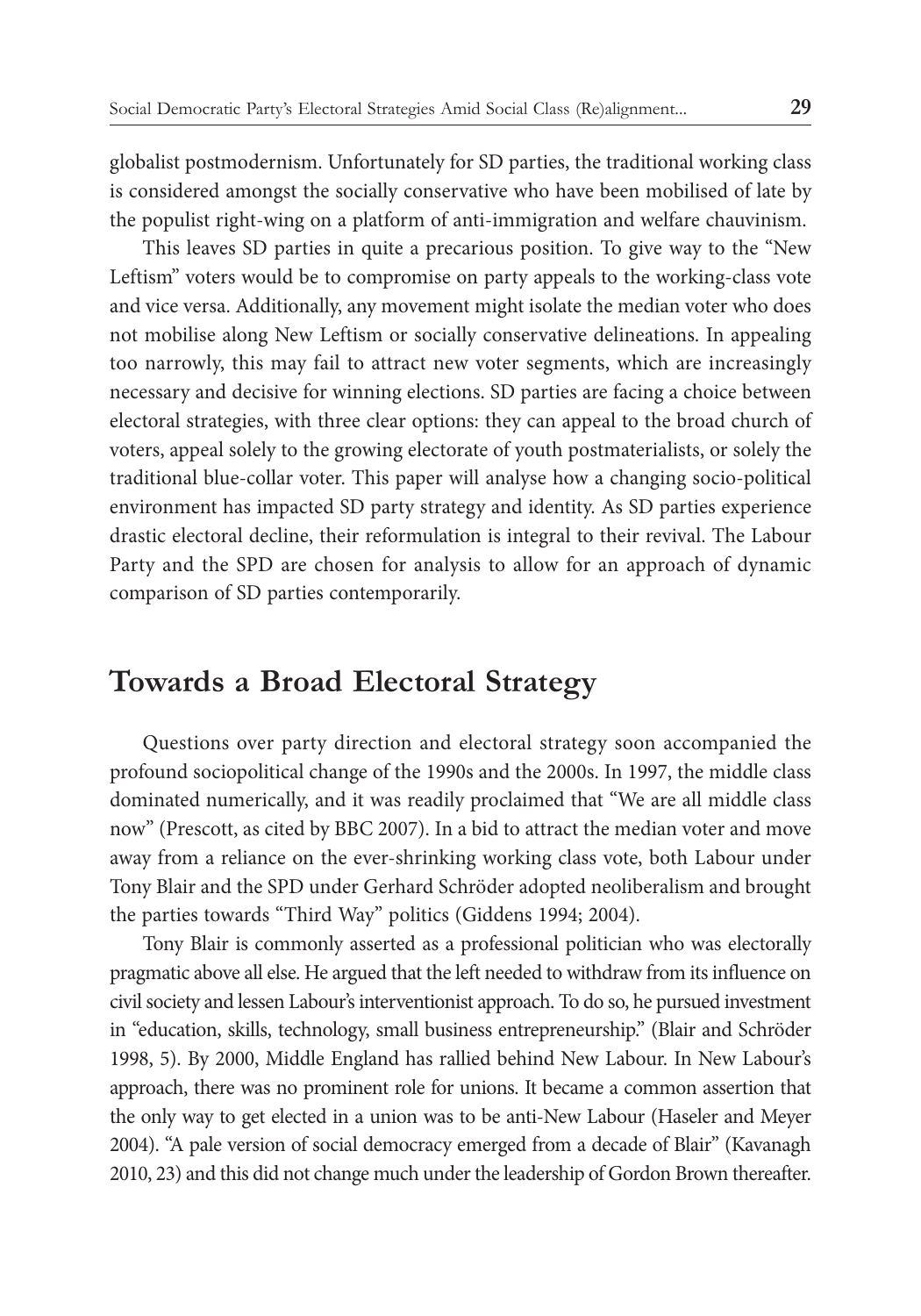Comparatively, SPD's Gerhard Schröder's adoption of the neoliberal agenda faced backlash from many within his own cabinet. Most significantly from "Red Oskar" Lafontaine, who resigned within 163 days following the SPD's 1998 federal election as SPD chairman and as Schröder's finance minister. Schröder joined forces with Blair in order to develop a social-democratic centre-left European identity with a legitimate political force. This is represented by the Blair-Schröder papers, where the duo outlined their move from a social welfare model to one characterized by social investment (see Blair and Schröder 1998).

Schröder's 2002 government introduced the Agenda 2010 and Hartz reforms, which tied social welfare with unemployment assistance. While these reforms saw unemployment drop in Germany, bitter opposition followed as individuals claim the reforms ultimately left the unemployed with fewer benefits (see Sturm 2003; Paterson and Sloam 2006). Factions within the SPD fought bitterly following these reforms. The left considered the neoliberal reforms as an attack on the German welfare system. This split led to the defection of many supporters on the party's left-labour wing, and to the formation of the Alternative for Work and Social Justice, which has since merged with The Left (*Die Linke*) (Paterson and Sloam 2006).

The centrist movement, while granting the parties favours with the middle class, distorted the parties' identity as that of the working class representatives. The programmatic changes made under Blair and Schröder undermined the parties' own individual identity and saw them programmatically similar to their political counterparts, the Conservatives and the CDU/CSU. The financial crash of 2008 saw a massive upheaval in both the UK and Germany. Gordon Brown's Labour introduced austerity measures to combat the financial crisis, but this further isolated the traditional working-class voter who was hit hardest by austerity. Labour lost their majority in 2010 to the Conservatives. Comparatively, the SPD's entrance in coalition with Angela Merkel's CDU in 2013 meant that over the past decade the SPD has shared responsibility for deeply unpopular decisions on austerity measures and refugee policy (Bremer 2019). Additionally, younger individuals saw their opportunities shrink with the rise of precarious part-time work and an expensive housing market in both the UK and Germany.

While Blair and Schröder realigned their policies and strategies in response to changing cleavage lines, the backlash from their centrist positions is commonly asserted in the growing nationalism that is now most commonly tied in with far-right politics (Mudde and Rovira Kaltwasser 2019). These parties appeal to the "left behind" voter who felt neglected by the SD parties' expansion to the center. This has led to what is commonly referred to as a cultural backlash effect (Norris and Inglehart 2018). Frustrations with the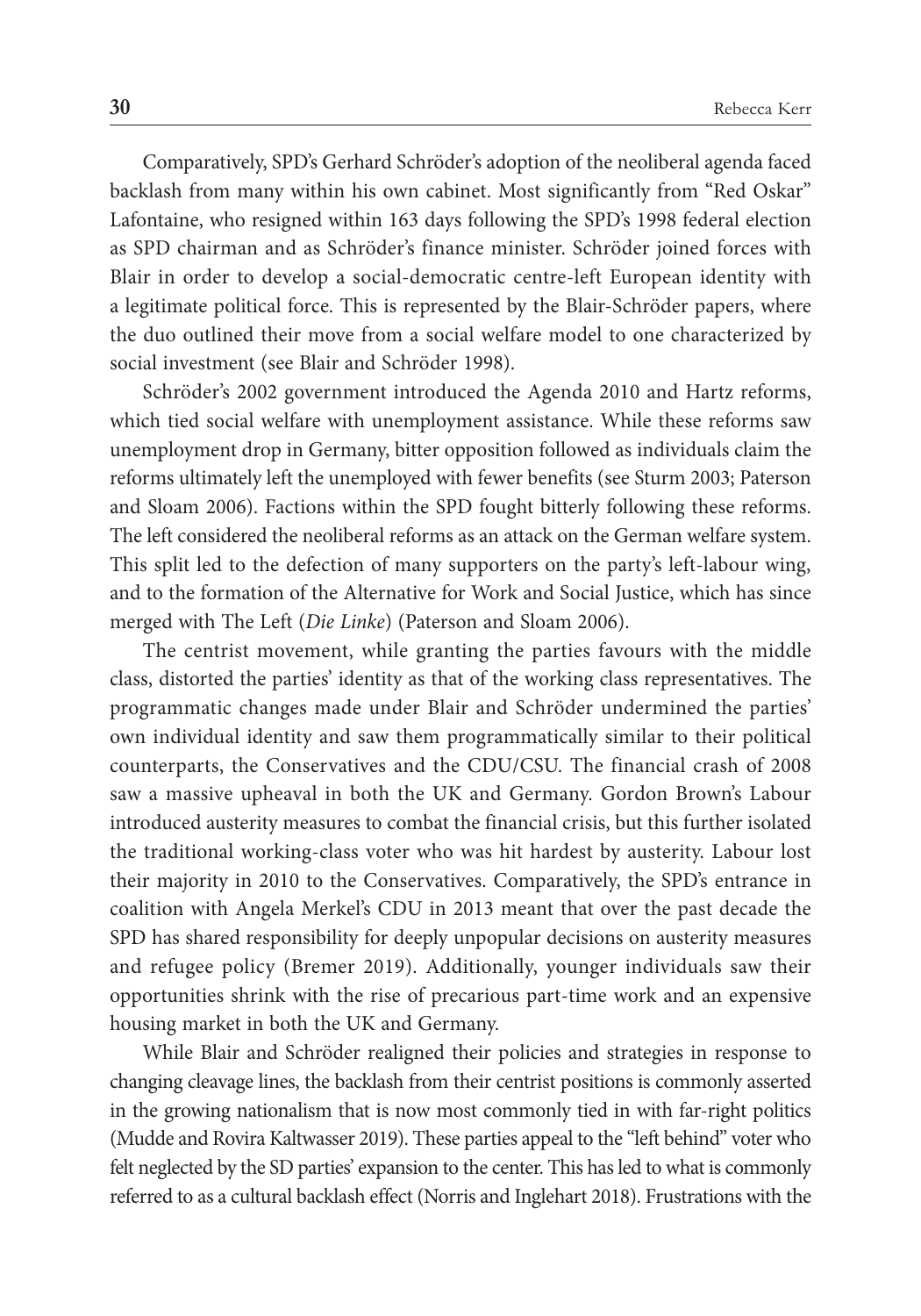political elite have come to be represented in the electoral support for the more populist right-wing parties. For instance, it becomes possible to mobilise voters on definite populist policies, such as those aiming at economic redistribution and the nationalization of natural resources, that consist of anti-establishment and anti-system appeals. Generally, in the context of Western Europe, this means tapping into the economically disadvantaged who hold anxieties against a modernising society in Western Europe. This is evident in the rise of the Alternative for Germany (AfD) in Germany, who are now comfortably sitting in the Bundestag opposition. This is also evident through the rise of UKIP and subsequently, the Brexit Party, particularly in European elections (Chase and Goldenburg 2019).

Given the peculiarities of the British two-party system and the Conservatives clear 'Leave' position on Brexit, many disenfranchised voters aligned with the Conservatives in the 2019 general election. The absence of a populist right-wing party in Westminster does not undermine frustrations with the political elite. In fact, the Conservatives arguably filled this gap by asserting they would 'take back control', in doing so using similar language to a populist strategy and reaffirming an anti-elite basis, directed in this instance towards the EU (see Mudde 2010; Barbar 2019). The 2019 general election, commonly dubbed the Brexit Election, demonstrated and the disenfranchised electorate fed up with the status-quo. This allowed Boris Johnson's Conservatives a victory through the reconfiguration of the political landscape (see Holder et al. 2019).

With every action comes a reaction, and with the advent of Brexit and subsequent right-wing growth, there has also been a corresponding growth on the fringe of leftwing politics. This growth is related to the postmaterialist surge and is occupied by liberal, globalised individuals. The two opposing groups are increasingly cited as the "anywheres" and the "somewheres" (Goodhart 2017). This is based on each of the group's ability to relocate, usually dependent on whether the individual is comfortable with immigration and globalisation. This group of left libertarians are attracted to New Left issues such as egalitarianism and climate change and have been growing steadily in both the UK and Germany since the 1960s (Inglehart 1981; 1990). Age cohort studies (1970–1987) in Britain and West Germany show that between 1970–71 materialists were three or four times as numerous as postmaterialists in Britain and West Germany; by 1986–87 the groups were close to parity, with postmaterialists actually moving ahead in Germany (Inglehart 1990). Today, postmaterialist values are commonly cited as most prominently displayed through non-traditional modes of political participation such as political marches and petitions which are more common in affluent countries (Norris 2002). This is evident in the UK, with largescale protest marches against Brexit (see Townsend 2019). Similarly, evident in Germany are the protests rallying against climate change (@thelocal.de 2019).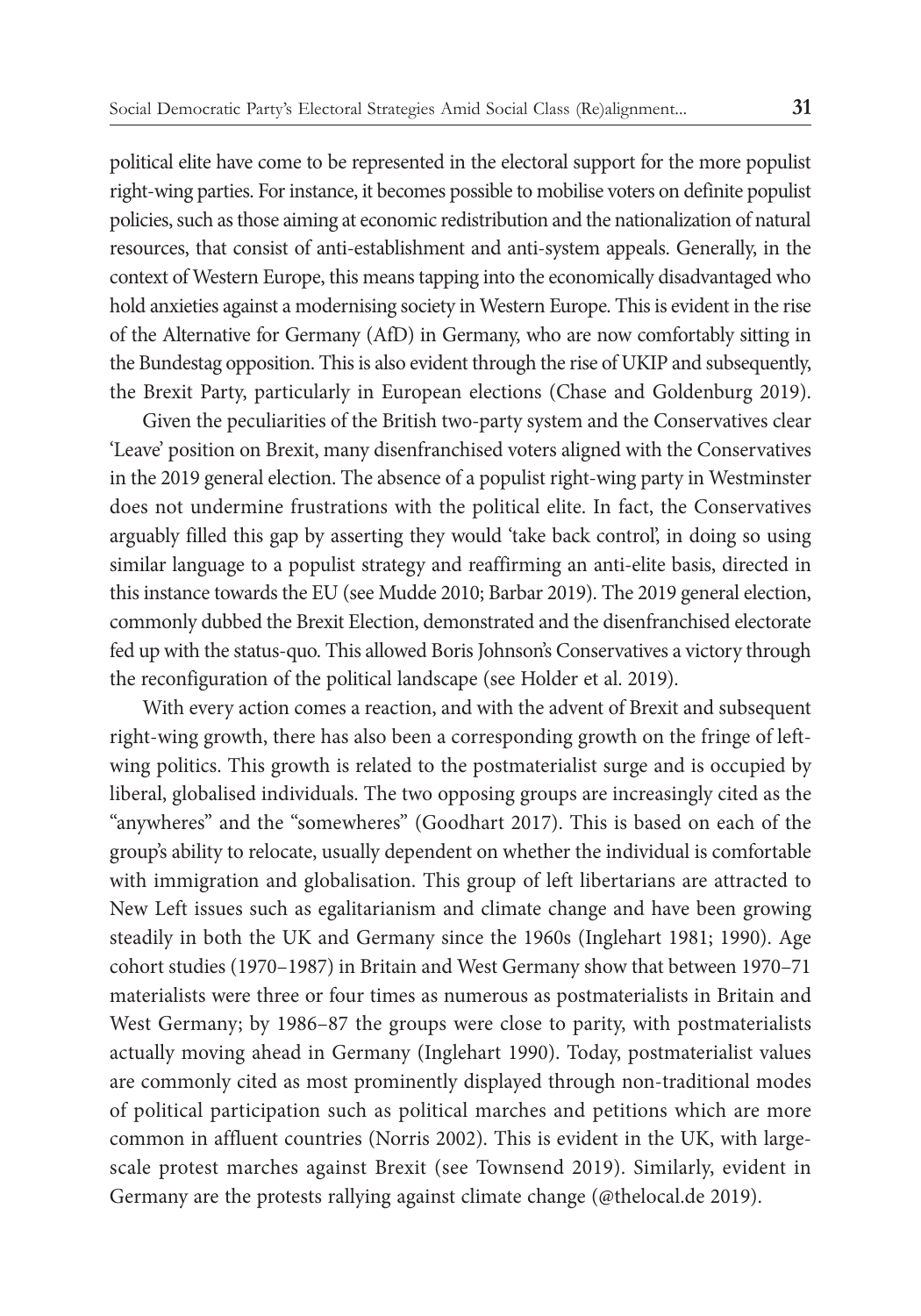However, notably, there has also been a growth in what is being dubbed "New Leftism". This is ultimately the accumulation of New Left values which remain postmaterialist in their format, but adopt an internationalist, globalist perspective on their politics. This appeals to younger voters in particular. New Leftism also accommodates more traditional economic socialist values such as the redistribution of wealth towards an emancipation of those less privileged in society. Members of this group are mainly found within urban areas, they are young and consider their views progressive. For example, the issue of climate change is a postmaterialist concern which incorporates a globalist and socialist response, at times through alternative forms of political participation such as marches in a bid to increase egalitarianism. But again, the presence of this voter group is in contrast to the traditional working-class voter and poses stark questions for SD parties. The nature of the shifting cleavage alignment and the subsequent remobilization demonstrates that a growing postmaterialist liberal cleavage in tandem with a socially conservative nationalistic cleavage have become frontrunners in cleavage (re)alignment and political (re)mobilization.

### **Responding to Realignment**

UK:

When Jeremy Corbyn became Labour party leader in 2015 his left-wing stance, combined with a charismatic everyday image, granted him favours with the "anywhere" electorate. Labour had been attempting to shift away from the New Labour image since 2010, most notably in the selection of Ed "Red Ed" Miliband, who saw himself as the face of the New Left, as the party leader (Behr 2015). Miliband attempted to distance himself from the Blairite years, claiming that "Today our danger is to defend traditionalist New Labour solutions on every issue because this will consign us to defeat." (Miliband 2010). However, leftists felt that Miliband did not go far enough and he came to represent a "gentle but systematic social democracy" (Burnell 2014). Corbyn otherwise propelled himself on a decidedly left-wing platform and was frequently critiqued as "the outsider, the long-shot, the maverick, the fruit-loop leftie, the man who couldn't tie his shoe-laces." (Nunns 2018, 408)

All the same, in the 2017 general election Labour experienced a considerable jump in support with a rise of 9.5% from 31.5% in 2015 to 40% (BBC 2017). This has been readily attested to a youthquake (Sloam and Henn 2019) and has suggested that Labour does have the capability to appeal widely to the two burgeoning sociopolitical cleavages. In an environment of high cleavage mobilization, ideologues are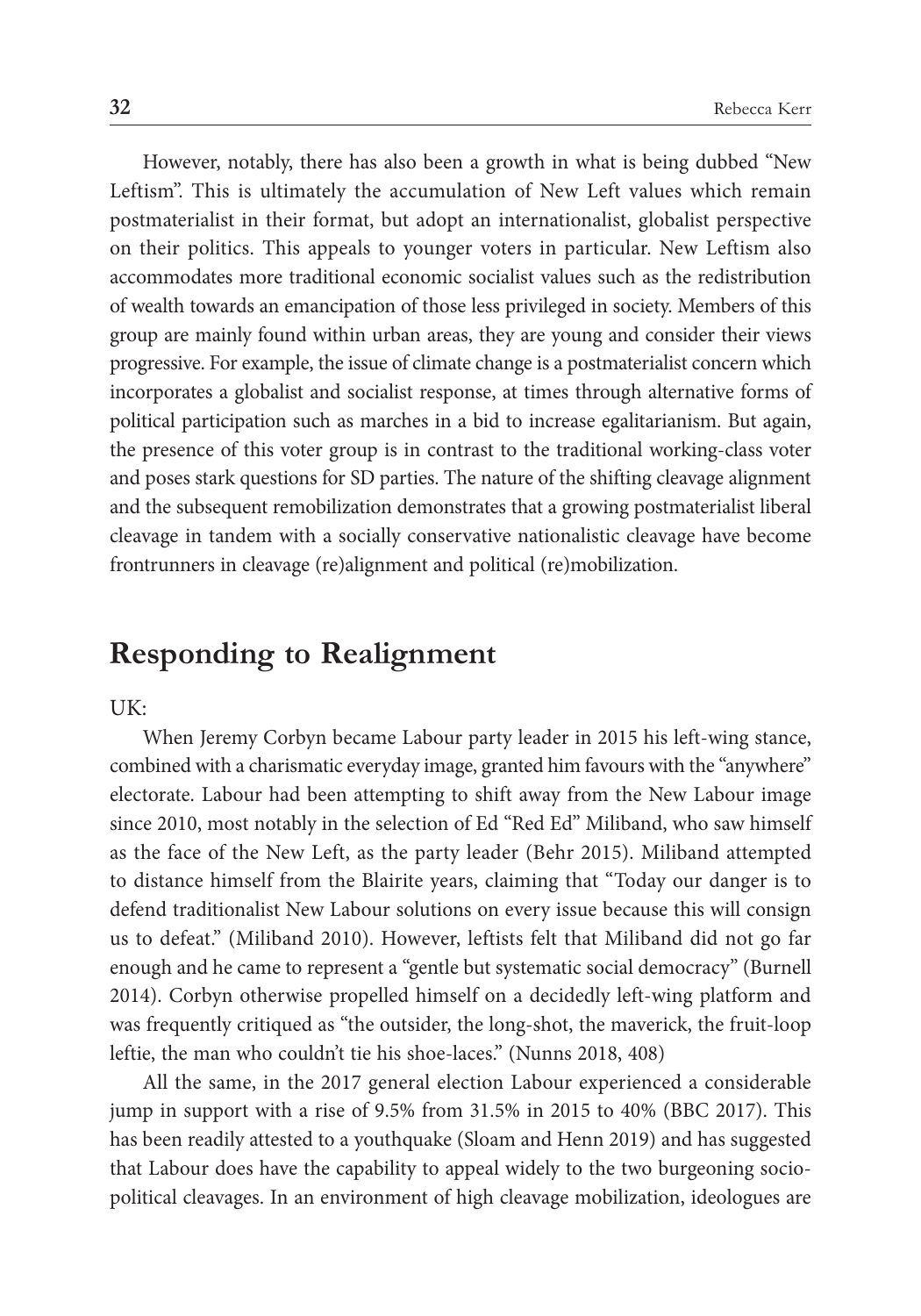likely to grow within a political party (Kitschelt 1994). This became evident under Corbyn's leadership through a resurgence of grassroots political activism, at least on the left (Whiteley et al. 2019). Individuals re-joined the party under Corbyn who elsewise departed during the neoliberal years (Whiteley et al. 2019). The 2017 general election saw Labour galvanise New Left issues and New Leftism advocates. This was only encouraged by Corbyn's public appearances at concerts and his endorsements by celebrity figures. Also, location in lower social grades and experiencing relative deprivation was a significant factor that drove people and particularly first-time joiners to Labour. Therefore, Labour's ability to bridge an alliance between the two cleavages began to take form. However, the 2019 election results cut this short and undermined the party's broad appeal from a leftist platform.

Between 2017 and 2019 the party lost much of its momentum under Corbyn, particularly amongst the traditional Labour heartland areas who suffered most acutely from austerity measures and deprivation. Corbyn's brand of socialism resulted in Labour's narrowing appeal towards southern middle-class urban youth and the fraying of long-held partisan ties, notably the swing of Labour areas towards the Conservatives. This can be attributed to various factors, such as the Brexit cleavage which aligns the socially conservative with the Leave vote, which the Conservatives came to represent through their steady adoption of populist rhetoric. Additionally, the party became plagued by intra-party factionalism, notably centrifugal in nature, leading to the defection of many individuals from the party. The party was also accused of anti-Semitism, leading to further defections. Corbyn as a leader proved less popular than many had expected with personal poll ratings the lowest for any opposition figure since 1977. This is combined with additional electoral competition from the Greens and the Liberal Democrats who offered an alternative for many natural Labour voters. Ultimately, Labour's strategy remained to appeal to a broad range of voters, characterised by their wavering position on Brexit. But instead of galvanizing their voter coalition, they dropped from their 40% in 2017 to 32.2% (BBC 2019). The 2019 general election did not see Labour remobilize the traditional working-class vote but instead saw their electoral base shrink.

#### Germany:

The SPD also had ambitions to move the party leftwards. Kurt Beck's leadership saw the introduction of the 2007 Hamburg Programme. It was short and moved the party significantly to the left. Nevertheless, the SPD had a dismal performance in 2009 (Faas 2010). The Eurozone crisis had overshadowed the development of the SPD's distinct economic profile (Bremer 2019). After an ineffectual programmatic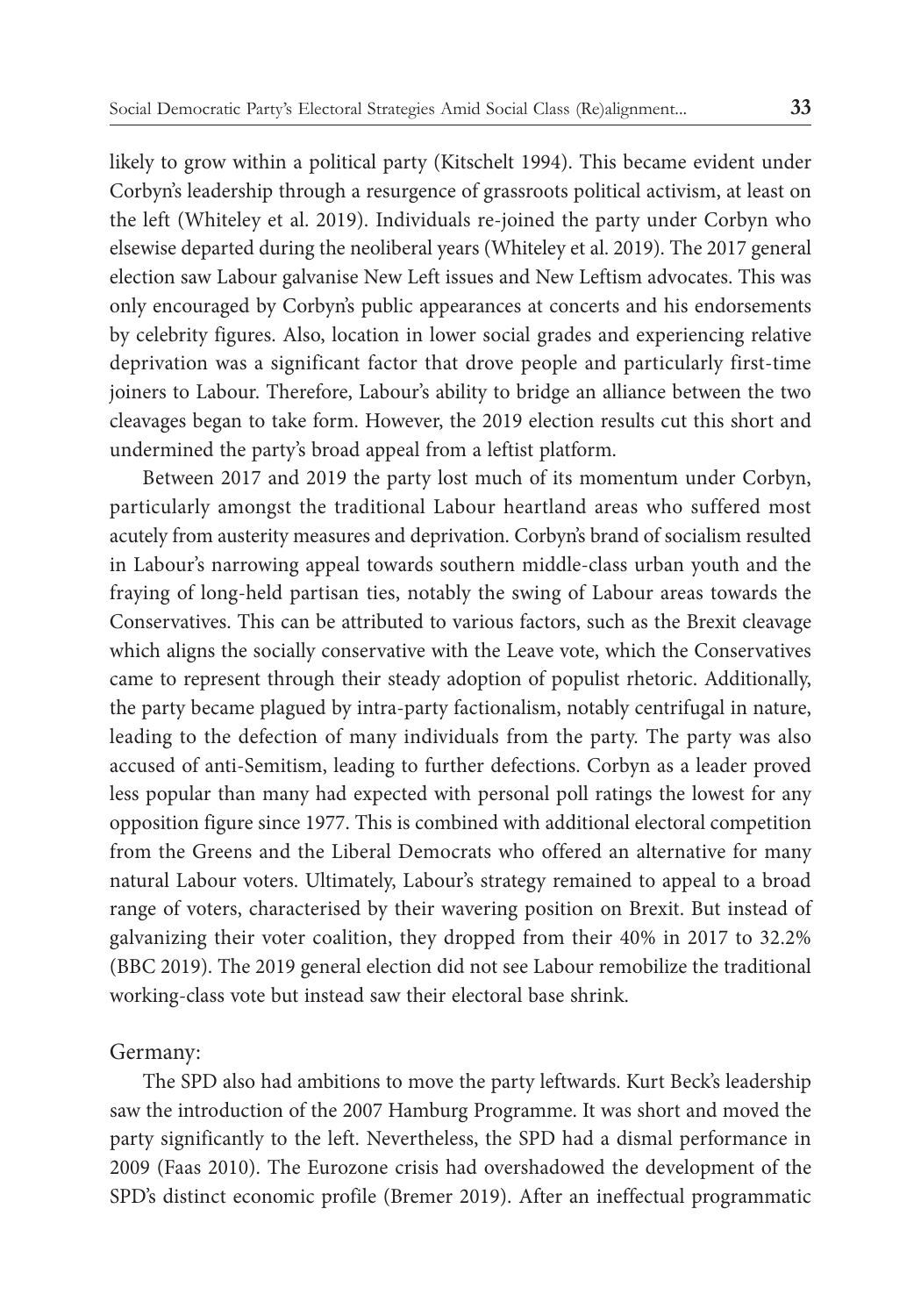turn leftwards, the SPD remained on a steadfast moderate platform up until and including the 2017 federal election with Martin Schulz as chancellor candidate. Initially, this seemed to generate support for the party, which experienced a jump, starting in the low twenties and rising to around 30% within weeks (Bräuninger et al. 2019). However, a significant difference between Labour and the SPD in 2017 lies in the fact that while Corbyn was comparatively more successful in gaining unaffiliated voters, unaffiliated voters are significantly more inclined to vote for Merkel over an SPD candidate (Hansen and Olsen 2019). In 2017, the SPD fell to a post-war low with 20.5% of the votes, and this was an indication that the party needed to end its grand coalition and become an opposition party (Bräuninger et al. 2019). Nevertheless, the SPD entered coalition with Angela Merkel's CDU again in 2017.

Jusos, the youth-wing of the SPD, passionately led by Kevin Kühnert commenced an internal revolt against the coalition (Stone 2019). Kühnert drew on the SPD's identity crisis as rubbing shoulders with the Conservatives for too long. In doing so, he advocates a return to socialist politics and grassroots activism, comparable to that of Corbyn. The Jusos have been rebellious and continue to put the leadership in distress (Fielder 2019). They represent the youth voters who are fed up with the establishment. The Jusos believe that if the party remains on its current platform it will jeopardize its future, up to a point when the party will not be capable of mobilizing any voters. The realignment of voters has seen SPD electoral support drop while Die Linke (The Left) and the Greens have electorally gained in popularity (Lehmann 2019). The Greens in particular successfully mobilise along the leftlibertarian cleavage with a clear platform and non-traditional forms of political organization such as protests and marches.

Andrea Nahles' 66% in leadership votes in 2017 underscore "how hard it will be for her to revive and unite the demoralised and divided centre-left party." (Schwartz 2018). This is compared to Martin Schulz' 100% win of leadership votes (Connolly 2017). Nahles' result indicates an internal rift within the party. However, this rift was only exacerbated in the 2019 SPD leadership election which saw the selection of Saskia Esken and Norbert Walter Borjans. The duo are decidedly from the left of the party and narrowly defeated established SPD parliamentarian Olaf Scholz and his running partner Klara Geywitz. It was the Jusos who backed the left-wing duo who favour more radical reform and remain skeptical of the coalition. This exacerbates tensions within the SPD as one camp believes that the party can only be saved by a radical swing to the left, while the other wants a renewal of the SPD, but one not so radical. "As it stands, the only glue that still holds the SPD together is the desire to "reinvent" the SPD." (Richer 2018).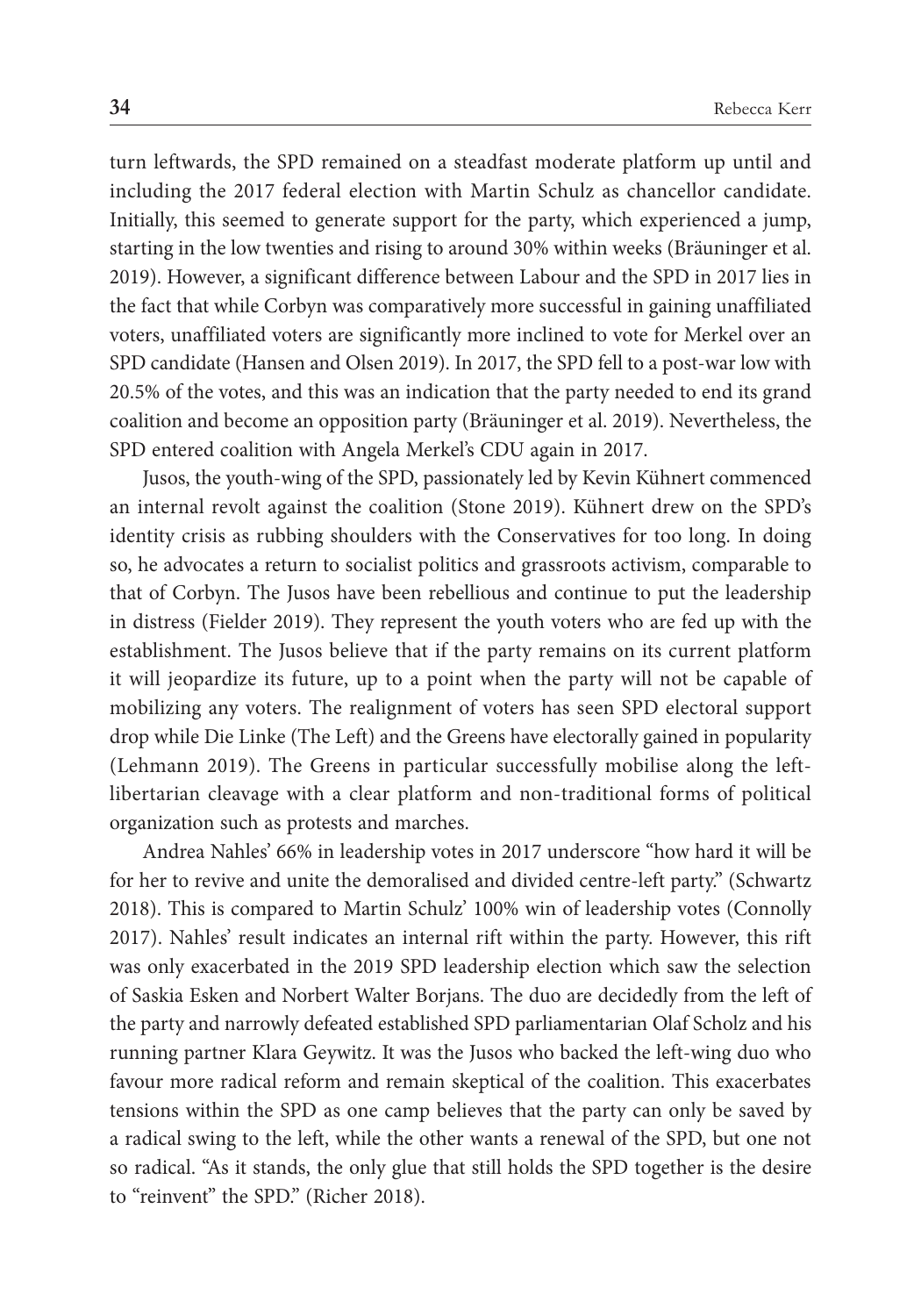### **Conclusions**

The SD parties' electoral dilemma remains. While the Labour party swung leftwards it did not succeed in combining voter cleavages. This is in contrast to the SPD who, on a moderate platform, have also experienced an electoral decline. Therefore, the electoral strategies of the two comparative parties, while diverse, have both failed to appeal to their voter coalitions broadly. This begs questions as to the longevity of social democracy and the electoral viability of SD parties.

#### Labour

Labour buckled down on its left-wing platform ahead of the 2019 general election as Corbyn promised a platform for real, radical change. But it was the party's ambiguous position on Brexit combined with issues of anti-Semitism, electoral strategy and Corbyn as a leader, which are charted as bruising the party. Labour took a strong stand against big polluters and tax dodgers on what can be called an insurrectionary campaign (Watson 2019). This strategy was to appeal broadly to the left-libertarian voter, but Corbyn's ambiguity on Brexit, which became an emotional divisive topic for voters, damaged links with Labour heartlands. Labour's electoral strategy was compromised by Brexit, which saw a pro-EU remain position from the younger globalized voters in stark contrast to that of Leave voters. Labour responded by appealing broadly to both cleavages, but met with little success.

This begs larger questions on the relationship between Labour and their voters today. The electoral demise of social democracy has been felt acutely, particularly in Western Europe. While the initial success of Corbyn following and including the 2017 general election seemed to indicate an anomaly, the 2019 general election demonstrated otherwise. The response of Labour was not adequate to appeal broadly to their two primary voting cleavages. This presents clear challenges for Labour moving forward.

#### Germany

The SPD became the third party in the European elections in May 2019, causing disquiet amongst left-wing members who criticised Nahles for staying in a coalition (McGuinness 2019). Nahles subsequently resigned as party leader, but that has not stopped the party's plummet. The SPD continues to poll regularly between 3rd and 4th party in Germany along with the CDU, the Greens and the AfD (see wahlreacht. de 2020).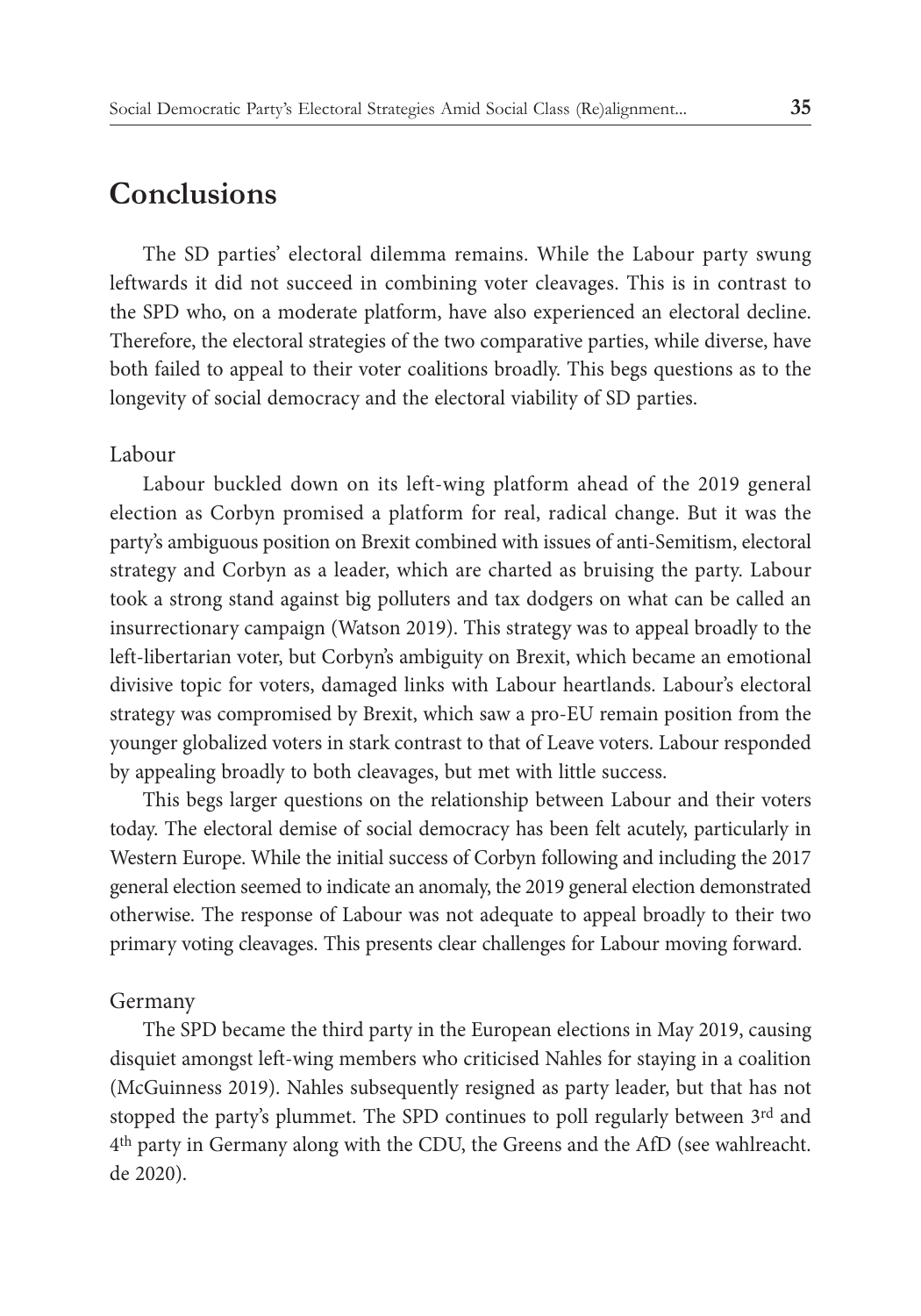Following Nahles' resignation, a leadership battle between left-wing duo Saskia Esken and Norbert Walter-Borjans against Olaf Scholz and Klara Geywitz commenced. This represented a direct contest between a progressive and a conservative representative, with Scholz firmly a member of the establishment and supportive of the coalition (Borshoff 2019). After receiving support from the Jusos along with other progressives in the SPD, Esken and Walter-Borjans became party leaders (Mayr 2019). Walter-Borjans and Esken have their own hashtag #Eskabolation, a play on "escalation" (see jusosdah.de 2019) and were able to appeal along generational divides. This signifies an important break for the SPD and a move away from conservativism. This movement and support for the left-wing duo is important as it signifies a response to the party's external socio-political environment. Amid changing understanding of social cleavages and voter affiliations, the decision to break from establishment in this manner demonstrates a restrategisation of the party with regard to policy, ideology and party image. This is particularly relevant considering Jusos support for the leadership, while many younger voters have meanwhile flocked to Die Linke and particularly the Greens in search of a more radical and specialised platform. Whether this change in strategy and party image proves fruitful for future federal elections remains to be seen.

In providing a comparative analysis, both the SPD and Labour must respond to a changing socio-political environment. This has important implications for the links between the party and their voter. While both parties are social democratic, this means that they have traditionally attracted the working-class voter and the left-libertarian voter. However, given the changing nature of how we understand class and cleavages today, this leaves Labour and the SPD in an electoral dilemma. How individuals have dealigned from their political identities has important implications for SD parties. The growth of new societal cleavages intersects on issues of progressiveness and conservativism making it difficult for SD parties to respond without potentially isolating one cleavage over the other. Labour responded by moving leftwards, and in doing so have gained youth support. However, this was not sufficient in the 2019 general election and isolated their other voters. Comparatively, the SPD elected a leftwing leadership but have been relatively muted in their left-wing position. The party continues to fall in the polls as the electorate seeks alternative political representation on the back of an uncertain SPD identity and direction. This poses questions as to what should SD parties do in order to remain electorally viable amidst social class realignment and remobilization or whether it is tenable at all.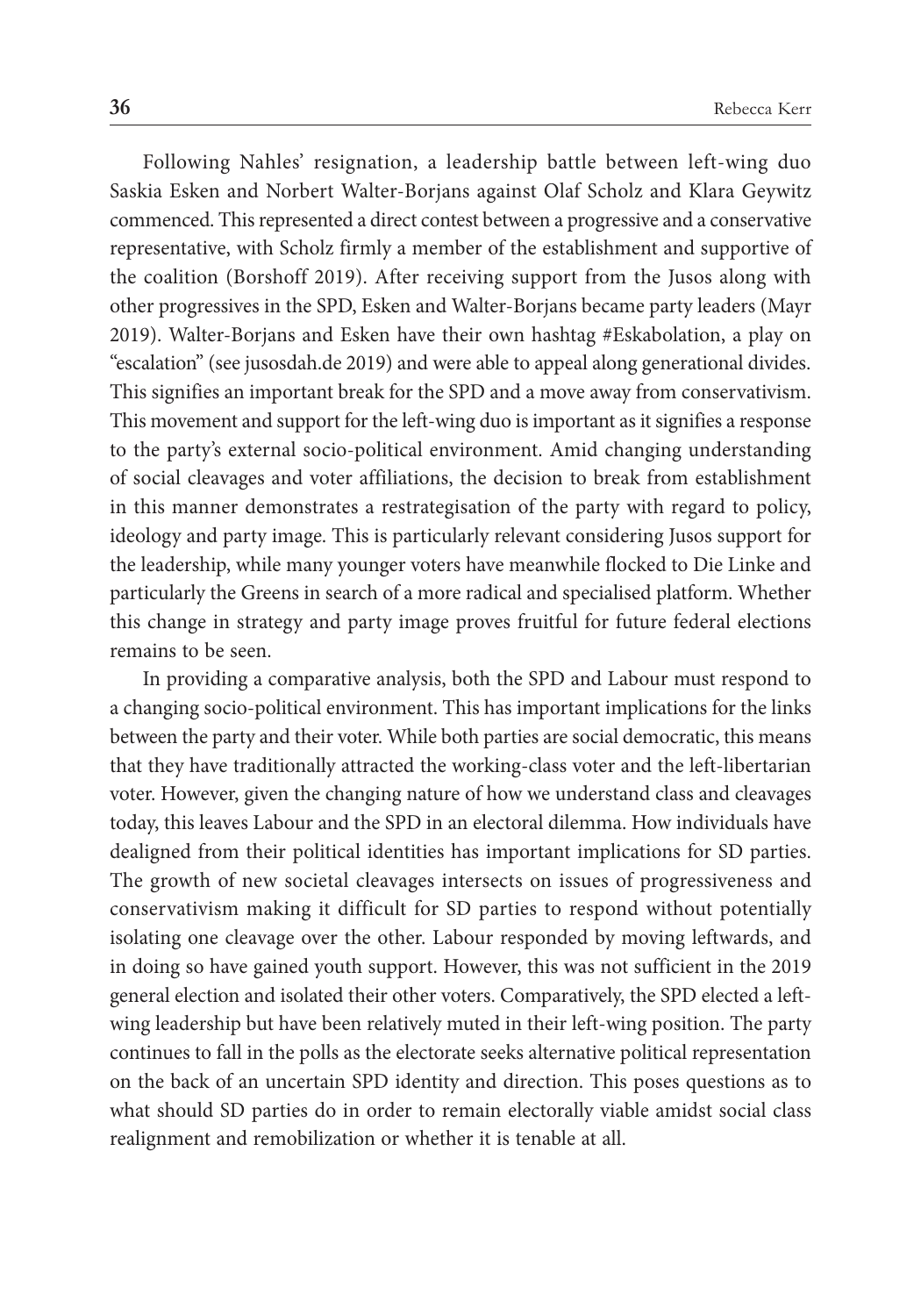### **References**

@thelocal.de. 2019. "Tens of thousands of people in Germany rally against climate change" *The Local de*, https://www.thelocal.de/20191129/tens-of-thousands-of-people-take-part-ingermanys-demos-against-climate-change [accessed on: 25.03.20].

Aronowitz S. 1989. "Postmodernism And Politics". *Social Text*, No. 21: 46.

- Barbar T. 2019. "Europe's diminished far right still poses a threat." *The Financial Times*, https:// www.ft.com/content/22efb0e2-7bcb-11e9-81d2-f785092ab560 [accessed on: 25.03.20].
- BBC. 2007. "Profile: John Prescott". http://news.bbc.co.uk/1/hi/uk\_politics/6636565.stm [accessed on: 9.11.19].
- BBC. 2017. "Results Of The 2017 General Election". BBC News. https://www.bbc.co.uk/news/ election/2017/results [accessed on: 9.11.19].
- Behr R. 2015. "The making of Ed Miliband". *The Guardian*, https://www.theguardian.com/ politics/2015/apr/15/the-making-of-ed-miliband [accessed on: 25.03.20].
- Blair T., Schröder G. 1998. "Europe: The Third Way/Die Neue Mitte", *Friedrich Ebert Foundation* No. 2 South Africa: Friedrich Ebert Foundation.
- Borshoff I. 2019. "Olaf Scholz to run for German SPD leadership". https://www.politico.eu/article/ olaf-scholz-to-run-for-german-spd-leadership-reports/ [accessed on: 22.10.19].
- Bräuninger T., Debus M., Müller J., Stecker Ch. 2019. "Party Competition and Government Formation in Germany: Business as Usual or New Patterns?", *German Politics*, Vol. 28, No. 1: 80–100.
- Bremer B. 2019. "The Political Economy of the SPD Reconsidered: Evidence from the Great Recession", *German Politics*, DOI: 10.1080/09644008.2018.1555817
- Burnell E. 2014. "Just how red is Ed Miliband?", *The Guardian*, 2015. https://www.theguardian. com/commentisfree/2014/dec/16/miliband-red-ed-john-prescott-labour-leader [accessed on: 22.10.19].
- Chase J., Goldenburg R. 2019. "Afd: What You Need To Know About Germany's Far-Right Party | DW | 28.10.2019". *DW.COM*. https://www.dw.com/en/afd-what-you-need-to-know-aboutgermanys-far-right-party/a-37208199 [accessed on: 22.10.19].
- Connolly K. 2017. "Germany's SPD elects Martin Schulz as leader to challenge Merkel". *The Guardian*, 2019. https://www.theguardian.com/world/2017/mar/19/martin-schulz-germanyspd-elects-leader-challenge-merkel [accessed on: 22.10.19].
- Copeland L. 2013. "Value Change And Political Action". *American Politics Research*, Vol. 42, No. 2: 257–282.
- De Graaf Nan D., Evans G. 1996. "Why Are The Young More Postmaterialist?". *Comparative Political Studie*s, Vol. 28, No. 4: 608–635.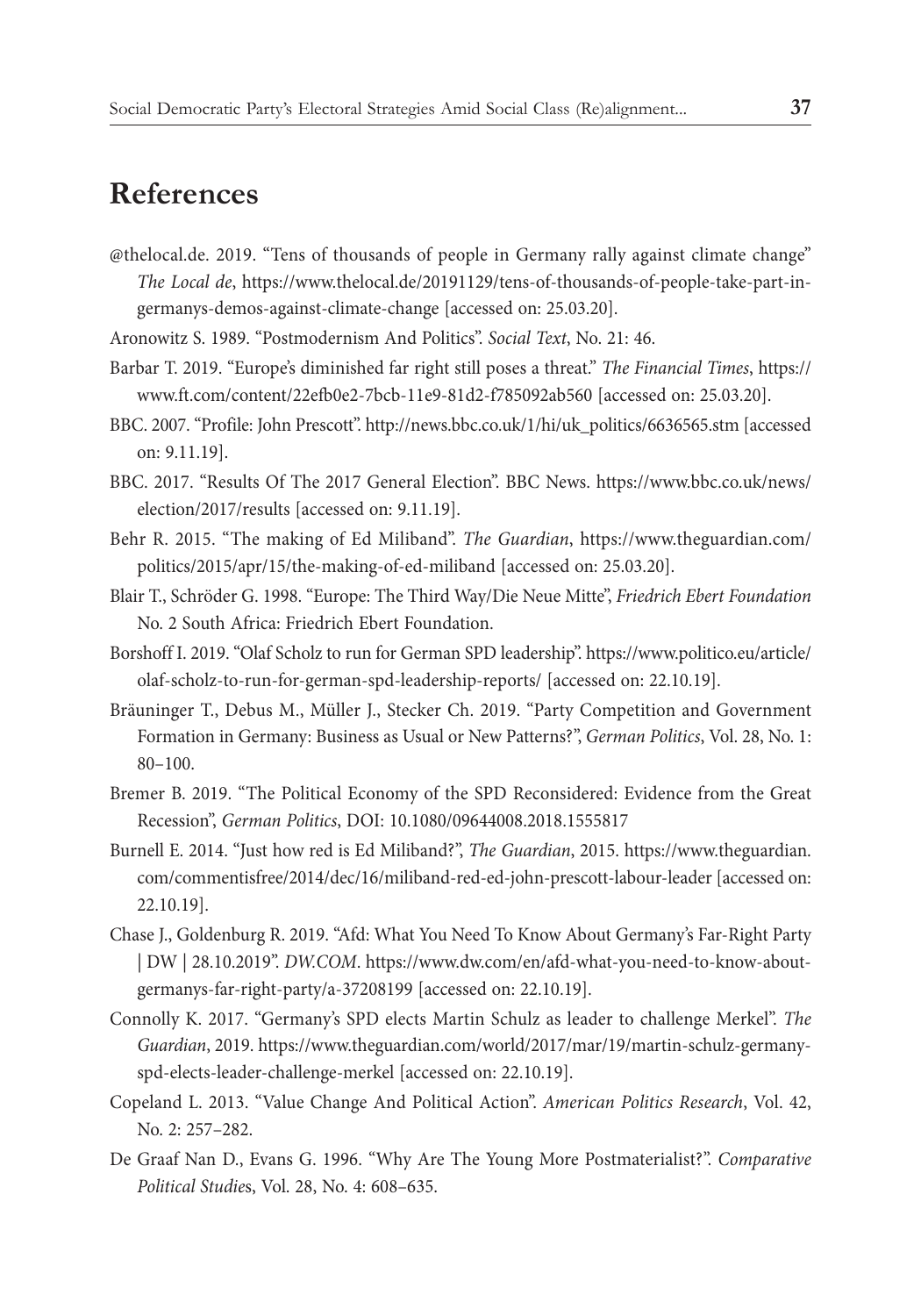Evans G., Tilley J. 2017. *The New Politics of Class*. Oxford: Oxford University Press.

- Faas T. 2010. "The German Federal Election of 2009: Sprouting Coalitions, Drooping Social Democrats". *West European Politics*, Vol. 33, No. 4: 894–903.
- Fielder M. 2019. "Never before has a Juso boss had so much power". *Der Tagesspiegel*, https:// www.tagesspiegel.de/themen/reportage/kevin-kuehnert-nie-zuvor-hatte-ein-juso-chef-soviel-macht/20988820.html, [accessed on: 22.10.19].
- Giddens A. 1994. *Beyond Left and Right: The Future of Radical Politics*. Cambridge: Polity Press.
- Giddens A. 2000. *The Third Way and its Critics*. Cambridge: Polity Press.
- Goodhart D. 2017. *The Road to Somewhere: The Populist Revolt and the Future of Politics*. London: C. Hurst & Co.
- Hansen A. M., Olsen J. 2019. "Rhapsody in Beige: The Impact of SPD Candidate Evaluations on Vote Choice in the 2009, 2013, and 2017 Federal Elections", *German Politics*, DOI: 10.1080/09644008.2019.1669020
- Haseler H., Meyer S. 2004. *Reshaping Social Democracy: Labour and the SPD in the New Century*. London: London Metropolitan University.
- Holder J., Voce A., Barr C. 2019. "How did Boris Johnston achieve his landslide? A visual guide." *The Guardian*, https://www.theguardian.com/politics/ng-interactive/2019/dec/13/borisjohnson-achieves-landslide-victory-visual-guide [accessed on: 22.10.19].
- Inglehart R. 1977. *The Silent Revolution*. Princeton: Princeton University Press.
- Inglehart R. 1981. "Post-Materialism In An Environment Of Insecurity". *American Political Science Review*, Vol. 75, No. 4: 880–900.
- Inglehart R. 1990. *Culture Shift In Advanced Industrial Society*. Princeton: Princeton University Press.
- Inglehart R., Norris P.. 2010. *Rising Tide*. Cambridge: Cambridge University Press.
- Lehmann A. 2019. "German Greens are on the rise. But the nation is divided." *The Guardian*, https://www.theguardian.com/commentisfree/2019/jun/24/german-greens-rise-nationdivided [accessed on: 22.10.19].
- Liberal Democrats. 2017. "Change Britain's Future", https://www.libdems.org.uk › manifesto [accessed on: 9.11.19].
- Jusos. 2019. "Die SPD Ist Links! #ESKABOLATION Jusos Im Landkreis Dachau". *Jusosdah.De*, http://jusosdah.de/die-spd-ist-links [accessed on: 9.11.2019].
- Kavanagh D. 2010. "Dennis Kavanagh", in: *British Party Politics and Ideology after New Labour*, Simon Griffiths and Kevin Hickson (eds.). London: Palgrave Macmillan UK, 18–23.
- Kitschelt H. 1994. *The Transformation of European Social Democracy*. Cambridge: Cambridge University Press.
- Mason R., Stewart H., Walker P., Proctor K. 2019. "Let Battle Commence: How The Parties Are Shaping Up For December's Election". *The Guardian*, https://www.theguardian.com/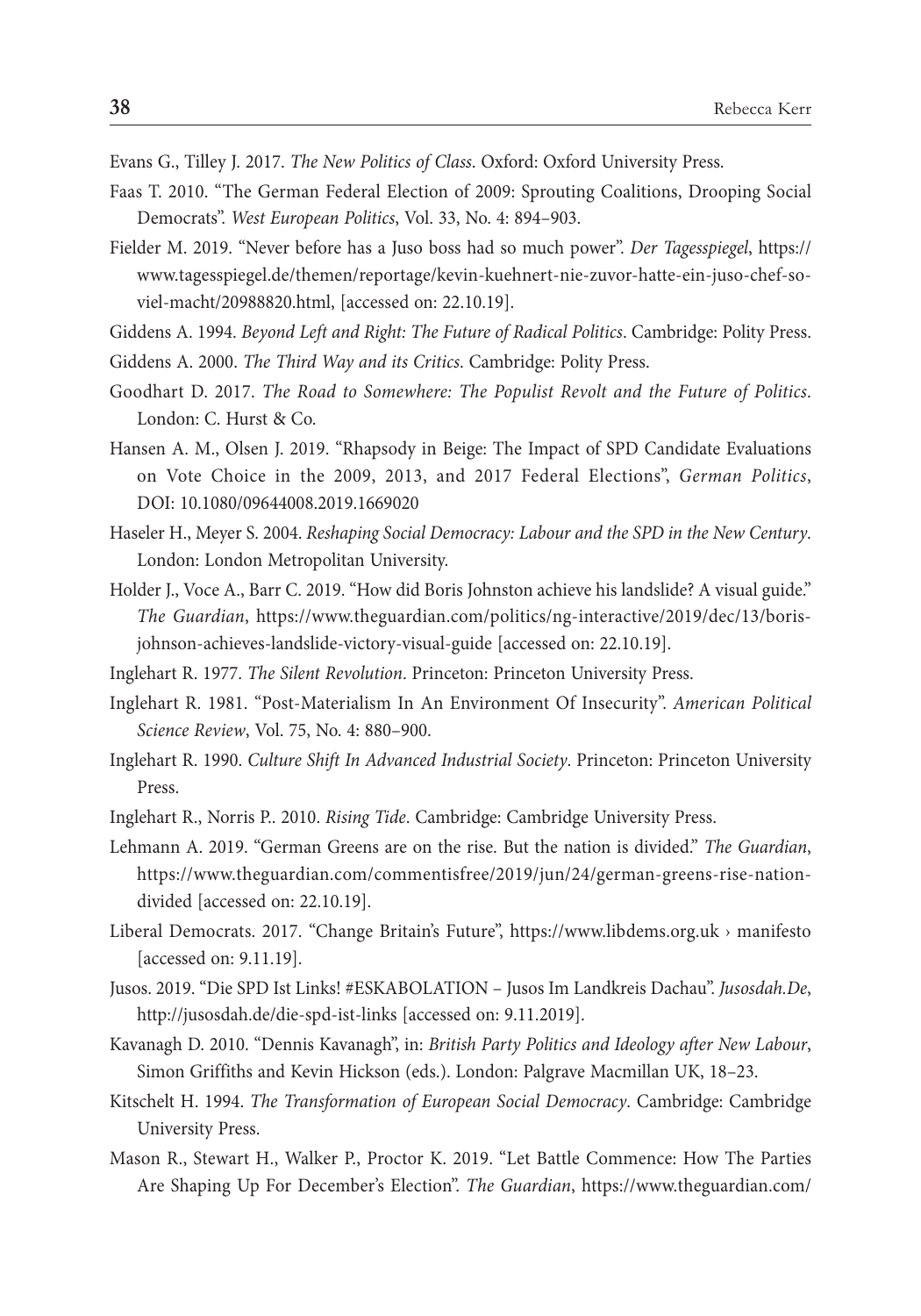politics/2019/oct/30/let-battle-commence-how-the-parties-are-shaping-up-for-decemberselection [accessed on: 22.10.19].

- Mayr A. 2019. "SPD-Parteivorsitz: Der Sanders-Effekt". *ZEIT Campus*, https://www.zeit.de/ campus/2019-10/spd-parteivorsitz-jusos-saskia-esken-norbert-walter-borjans [accessed on: 22.10.19].
- McGuinness D. 2019. "German SPD set for three interim leaders amid coalition crisis". https:// www.bbc.co.uk/news/world-europe-48496582 [accessed on: 22.10.19].
- Miliband E. 2010. "Ed Miliband" in: *The Labour Leadership*. The Fabian Society (ed.), Fabian Online, 55–66.
- Mudde C., Kaltwasser C.R. 2017. *Populism: A Very Short Introduction*. Oxford: Oxford University Press.
- Mudde C. 2010. "The Populist Radical Right: A Pathological Normalcy". *West European Politics*, Vol. 33, No. 6: 1167–1186.
- Norris P., Inglehart R. 2018. *Cultural Backlash: Trump, Brexit and rise of Authoritarian Populism*. New York: Cambridge University Press.
- Norris P. 2002. *Democratic Phoenix*. Cambridge: Cambridge University Press.
- Nunns A. 2018. *The Candidate*. London: OR Books.
- Padgett S., Paterson W.E. 1991. *A History of Social Democracy in Postwar Europe*. London: Longman.
- Przeworski A., Sprague J. 1986. *Paper Stones: A History Of Electoral Socialism*. Chicago: Chicago University Press.
- Richer S. 2018. "SPD: Andrea Nahles' Elusive Task". *The Globalist*, 2019, https://www.theglobalist. com/germany-spd-andrea-nahles-angela-merkel/ [accessed on: 22.10.19].
- Schwartz M. 2018. "Andrea Nahles: German SPD's last hope". *Politico*, 2019, https://www.politico. eu/article/andrea-nahles-spd-germany-last-hope/ [accessed on: 22.10.19].
- Seyd P., Whiteley P. 1992. *Labour's Grass Roots The politics of party membership*. Oxford: Clardendon Press.
- Shaw E. 1994. *The Labour Party Since 1979: Crisis and Transformation*. New York: Routledge.
- Sloam J., Henn M. 2019. *Youthquake 2017, The Rise of Young Cosmopolitans in Britain*. Open Access: Palgrave Pivot, Cham.
- Sloam J., Paterson W.E. 2006. "Is the Left Alright? The SPD and the Renewal of European Social Democracy". *German Politics*, Vol. 15, No. 3: 233–248.
- Stone J. 2019. "Merkel's government facing collapse as her coalition partner resigns over election disaster". *The Independent*, https://www.independent.co.uk/news/world/europe/merkelgermany-andrea-nahles-spd-cdu-coalition-afd-greens-election-a8941236.html [accessed on: 25.03.20].